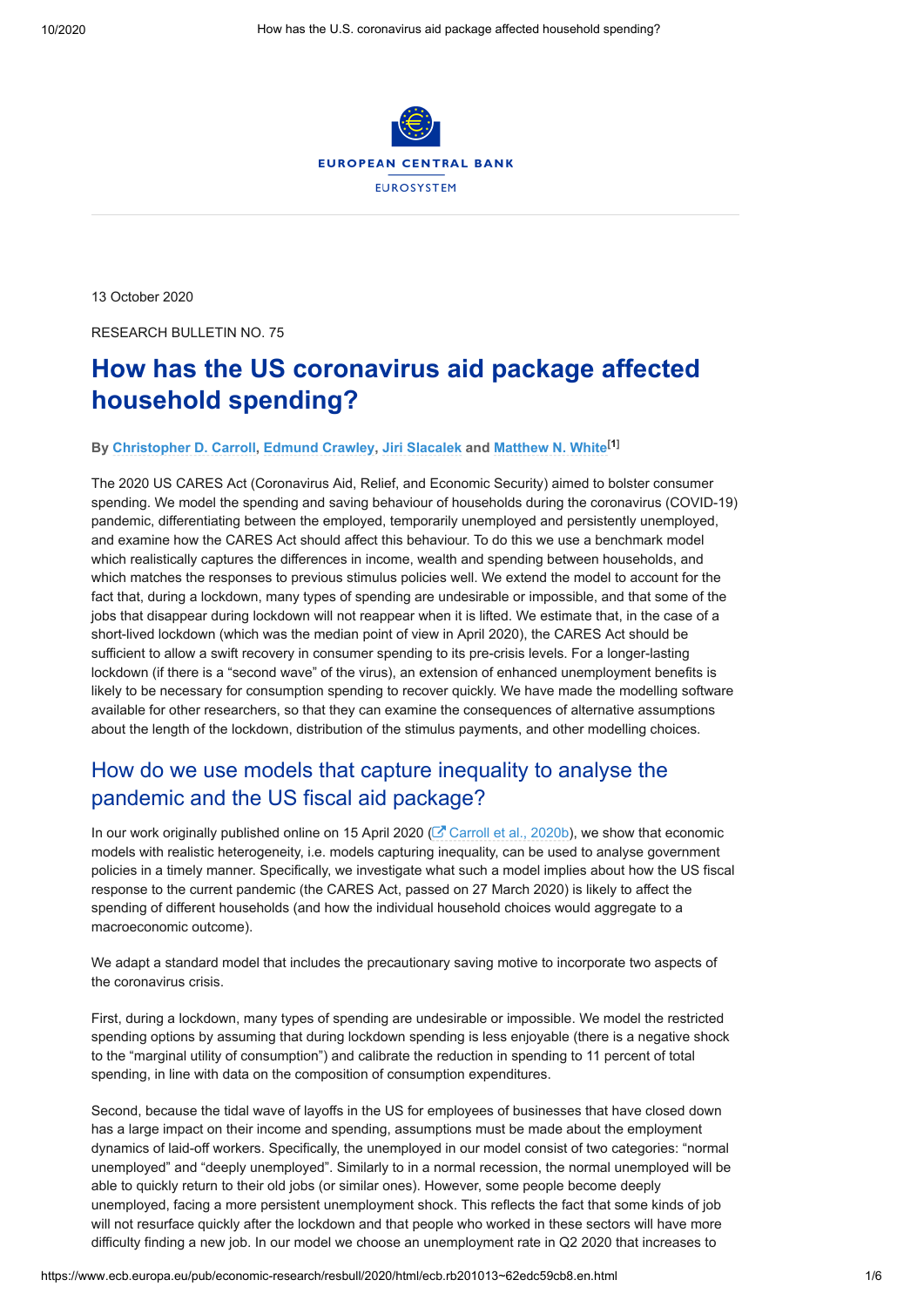just over 15 percent, consisting of five percent "deeply unemployed" households and ten percent "normal unemployed" households.<sup>[2]</sup> The likelihood of different households becoming unemployed reflects the fact that the hardest hit sectors disproportionately employ young and unskilled workers.

As for the fiscal response, our model captures the two primary features of the CARES Act that aim to bolster consumer spending:

- 1. The boost to unemployment insurance benefits, amounting to \$600 per week for up to 13 weeks (i.e. a total of \$7,800 if unemployment lasts for 13 weeks).
- 2. The direct one-time stimulus payments to most households, of up to \$1,200 per adult.
- 3. Our modelling assumptions about who will become unemployed, how long it will take them to return to employment, and the direct effect of the lockdown on consumer spending – could prove to be inaccurate. Reasonable analysts may differ on all of these points, and prefer a different calibration. To encourage exploration of different assumptions, we have made available our modelling and prediction software, with the goal of making it easy for fellow researchers to test alternative assumptions. Instructions for installing and running our code can be found  $\mathbb{Z}$  [here](https://bit.ly/33CMD0R); alternatively, adjustments to our parametrisation can easily be explored with an interactive dashboard  $\mathbb Z$  [here.](http://econ-ark.org/pandemicdashboard)

# How has household spending responded to the US aid package?

We first calibrate the size of the income and unemployment shocks that hit individual households. Figure 1 shows the path of labour income, calibrated for the baseline scenario and in the pandemic, both with and without the CARES Act. We calibrate the lockdown to last two quarters. Income in quarters Q2 and Q3 2020 is substantially boosted (by around 10 percent) by the extra unemployment benefits and the stimulus payment. After two years, aggregate labour income has almost fully recovered. So far, the existing data reflect that the assumption we made in April 2020 is approximately correct.



#### Figure 1: Effects of the pandemic and the fiscal stimulus on labour and transfer income

Note: The figure compares aggregate quarterly income (in USD billion) for three scenarios: the baseline scenario with no pandemic, the pandemic scenario with no policy response and the pandemic scenario with the fiscal policy response. Transfer income denotes unemployment benefits and stimulus payments.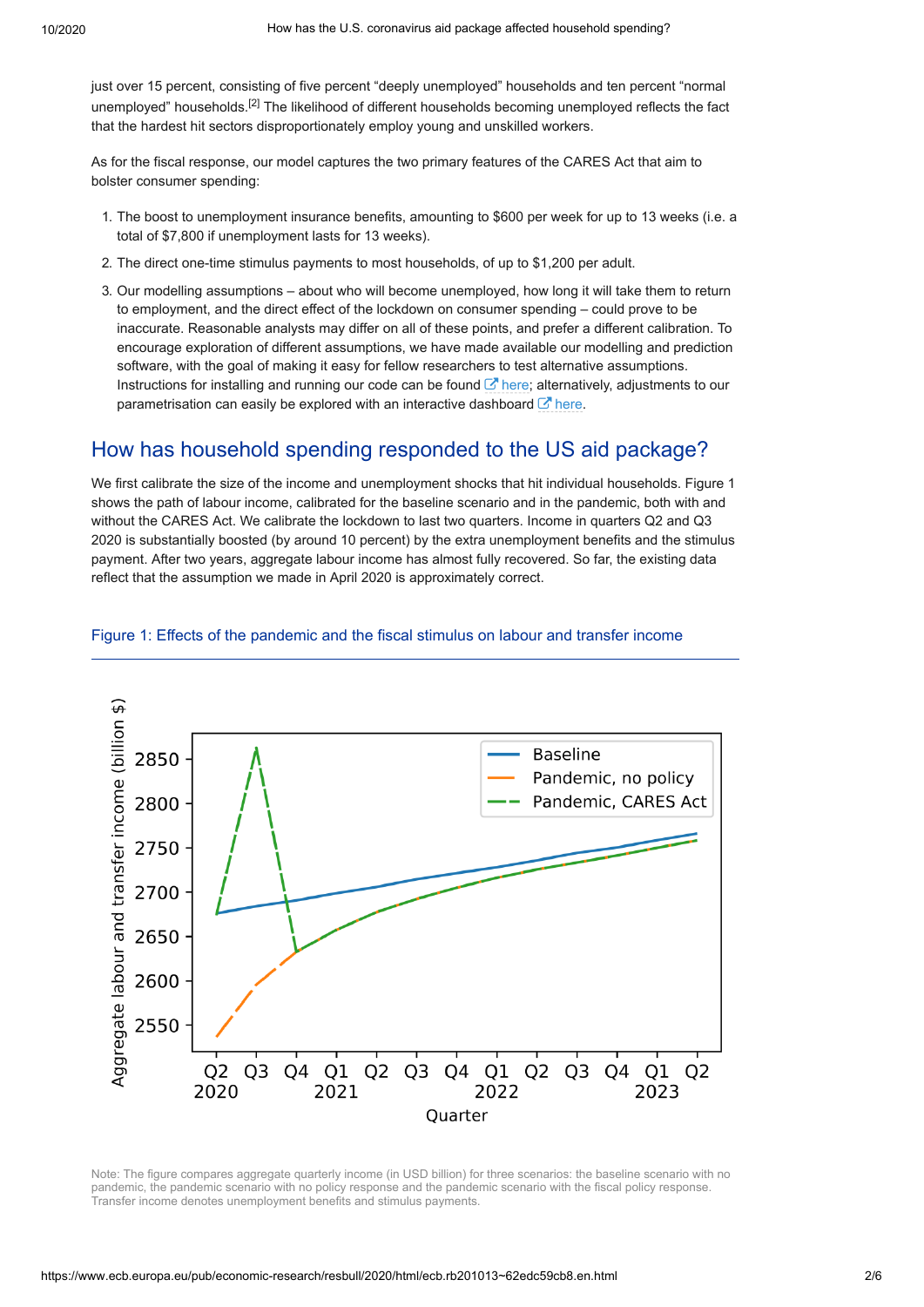We then use our model to analyse the implications of the shocks and the fiscal stimulus for spending of individual households. The model includes the precautionary saving motive, which means that households optimally adjust their spending when hit with an adverse income shock, depending on the size and persistence of the shock, the amount of liquid savings they hold, the expected life cycle income path, their impatience and other factors. Figure 2 shows the three scenarios for aggregate consumption, as generated in our model. The pandemic reduces consumption by ten percent in Q2 2020 relative to the baseline.





Note: The figure compares aggregate quarterly consumption (in USD billion) for three scenarios: the baseline scenario with no pandemic, the pandemic scenario with no policy response and the pandemic scenario with the fiscal policy response.

Without the CARES Act, consumption remains depressed until the second half of 2021, at which point spending returns to the baseline level, as a result of the building-up of liquid assets during the pandemic by households that do not lose their income. The limited spending options during the lockdown make households save more than they otherwise would, with the result that they build up liquid assets. When the lockdown ends, the pent-up savings of the always-employed are available to finance a resurgence in their spending. On the other hand, the depressed spending of the two groups of unemployed people keeps total spending below the baseline until most of them are re-employed, at which point their spending (mostly) recovers while the always-employed are still spending their extra savings built up during the lockdown.

## How do consumption responses vary by employment status?

The consumption response varies substantially depending on the employment status of households in Q2 2020. For each of the three employment categories (employed, normal unemployed and deeply unemployed), Figure 3 shows the average household's consumption relative to the baseline scenario with no pandemic (dashed lines). The upper panel shows consumption without any policy response, while the lower panel includes the CARES Act.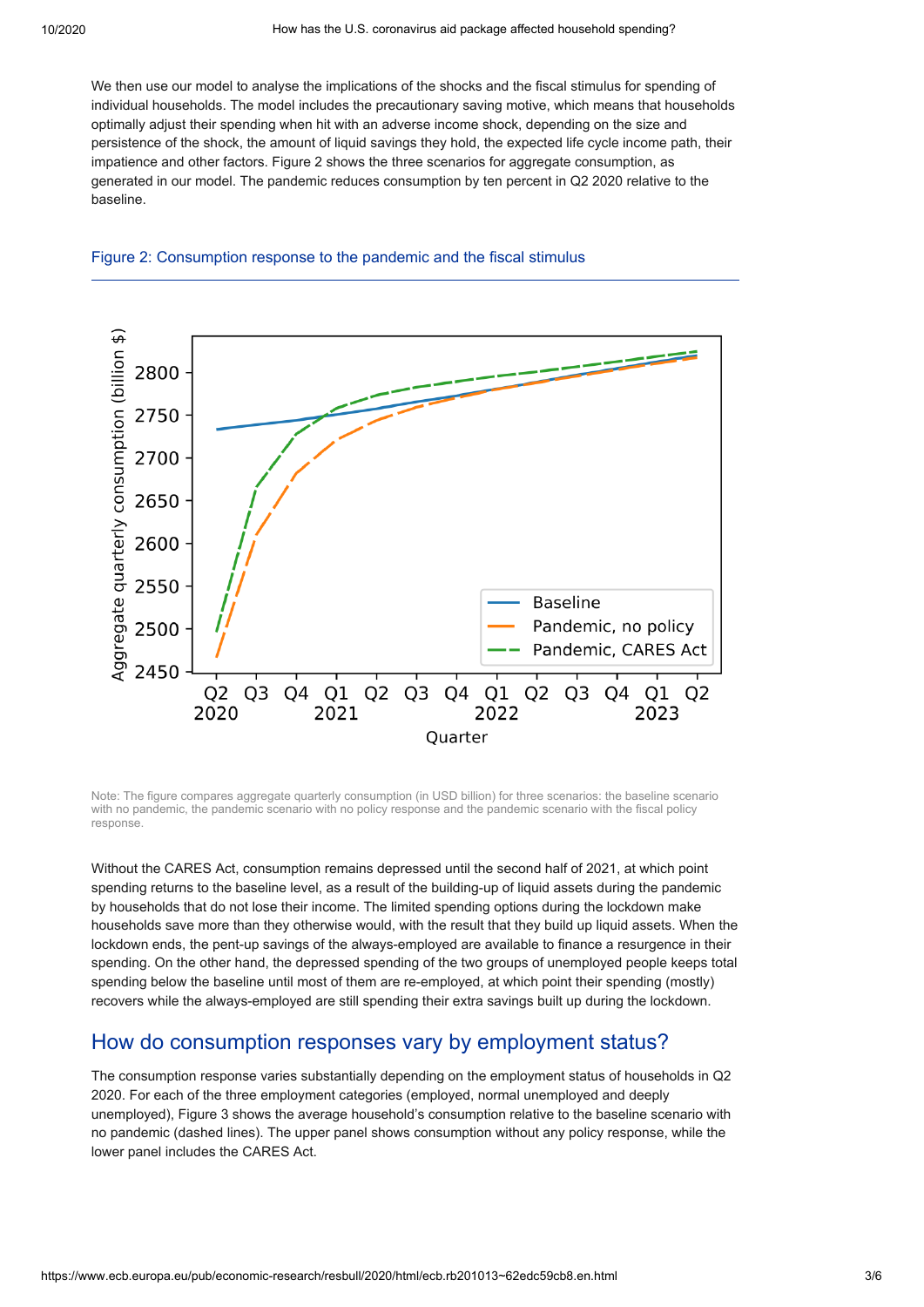





Note: The figure compares average quarterly consumption per person (in USD) for two scenarios: no policy (top panel) and CARES Act (lower panel), for three groups of individuals: people employed after the pandemic, people normally unemployed after the pandemic and people deeply unemployed after the pandemic. The dotted lines show the baseline, counterfactual scenario in which the pandemic did not occur.

Households who do not lose their jobs initially build up their savings, both because of the lockdowninduced suppression of spending and because most of these households will receive a significant stimulus payment, much of which the model says will be saved. Even without the lockdown, we estimate that only about 20 percent of the stimulus money would be spent immediately upon receipt, consistent with evidence from prior stimulus packages regarding spending on nondurable goods and services. Once the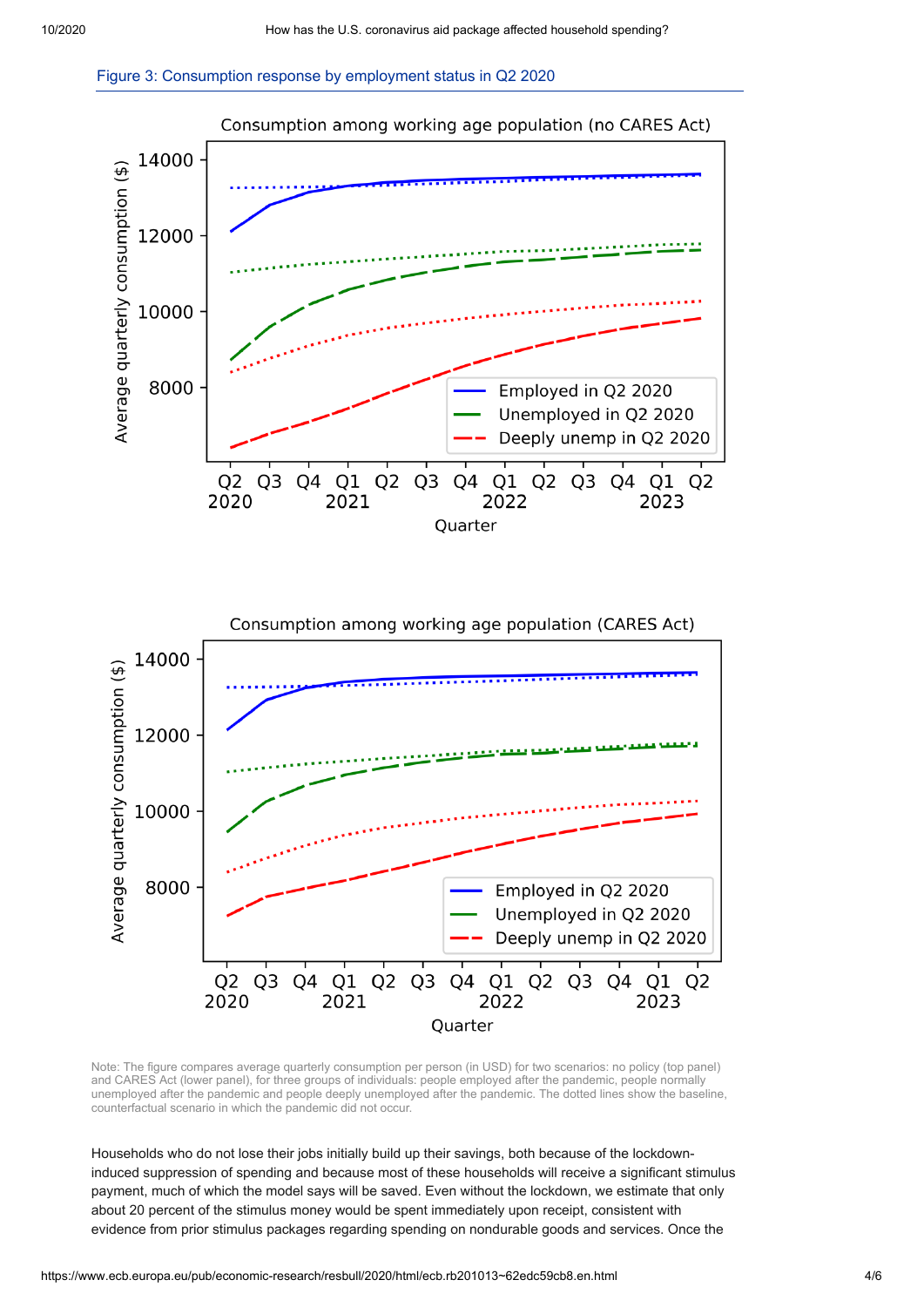lockdown ends, the spending of the always-employed households rebounds strongly thanks to their healthy household finances.

The second category of households is the "normal unemployed", those who lose their job and perceive that it is likely they will be able to resume their old job when the lockdown is over. Our model predicts that the CARES Act will be particularly effective in stimulating their consumption, given the perception that their income shock will be largely transitory. Our model predicts that by the end of 2021, the spending of this group recovers to the level it would have reached in the absence of the pandemic; without the CARES Act, this recovery would take more than a year longer.

Finally, for households in the "deeply unemployed" category, our model says that their marginal propensity to consume using the money from the CARES Act will be smaller, because they know they must stretch that money further. Even with the stimulus from the CARES Act, we predict that consumption spending for these households will not fully recover until the middle of 2023. Even so, the Act makes a big difference to their spending, particularly in the first six quarters after the crisis. For both groups of unemployed households, the effect of the stimulus payments is dwarfed by the increased unemployment benefits, which arrive earlier and are much larger (per recipient).

Overall, the figure illustrates an important feature of the unemployment benefits (which for the unemployed are the decisive part of the support) that is lost at the aggregate level: the response provides the most relief to households whose consumption is most affected by the pandemic. For the unemployed – and especially for the deeply unemployed – the consumption drop when the pandemic hits is much shallower and their spending returns faster toward the baseline when the fiscal stimulus is in place. These findings turned out to be reflected in the actual data when they became available, documenting that the stimulus and insurance programmes played an important role in limiting the effects of labour market disruptions on spending, especially for vulnerable households (see e.g. Cox et al., 2020).

Given the uncertainty about how long and deep the current recession will be, our paper also investigates a more pessimistic scenario in which the lockdown is expected to last for four quarters (rather than two).<sup>[3]</sup> The longer lockdown causes a much longer decline in spending than the shorter lockdown in our primary scenario. In the shorter pandemic scenario consumption returns to the baseline path after roughly two years without the CARES stimulus in place; the CARES stimulus shortens this recovery to roughly one year. In the longer lockdown the recovery takes around three years and the CARES stimulus shortens this recovery to about two years. In this more pessimistic lockdown scenario, we find that an extension of enhanced unemployment benefits is likely to be necessary for consumption spending to recover more quickly. Such an extension ensures that aggregate spending returns to the baseline path after roughly one year, rather than two, and does so by targeting the funds to the people who are worst hurt by the crisis and to whom the cash will make the most difference.

## **Conclusions**

Our paper illustrates that models with realistic household heterogeneity are nowadays accessible to a large group of economists in academic and policy institutions. These models can easily be used in real time for various policy simulations, such as the effects of the pandemic or the fiscal stimulus on the consumption of individual households.

Our work is subject to several caveats. For example, the model assumes that unemployment benefits do not affect the job search efforts of the unemployed and does not account for the fiscal cost of the stimulus. Finally, we have conducted the exercise for specific parameter values. We invite readers to test the robustness of our conclusions by using the associated software toolkit to choose their own preferred assumptions on the path of the pandemic, and of unemployment, to better understand how consumption will respond.

### References

Carroll, C.D., Crawley, E., Slacalek, J., Tokuoka, K. and White, M.N. (2020a), "Sticky Expectations and Consumption Dynamics", *American Economic Journal: Macroeconomics,* No 12(3), pp. 40-76.

[Carroll, C.D., Crawley, E., Slacalek, J. and White, M.N. \(2020b\), "](https://www.ecb.europa.eu/pub/pdf/scpwps/ecb.wp2441~378032da11.en.pdf)<sup>[2]</sup> Modeling the Consumption Response to the CARES Act", *ECB Working Paper Series*, No 2441, July.

Cox, N., Ganong, P., Noel, P., Vavra, J., Wong, A., Farrell, D. and Greig, F. (2020), "Initial Impacts of the Pandemic on Consumer Behavior: Evidence from Linked Income, Spending, and Savings Data",